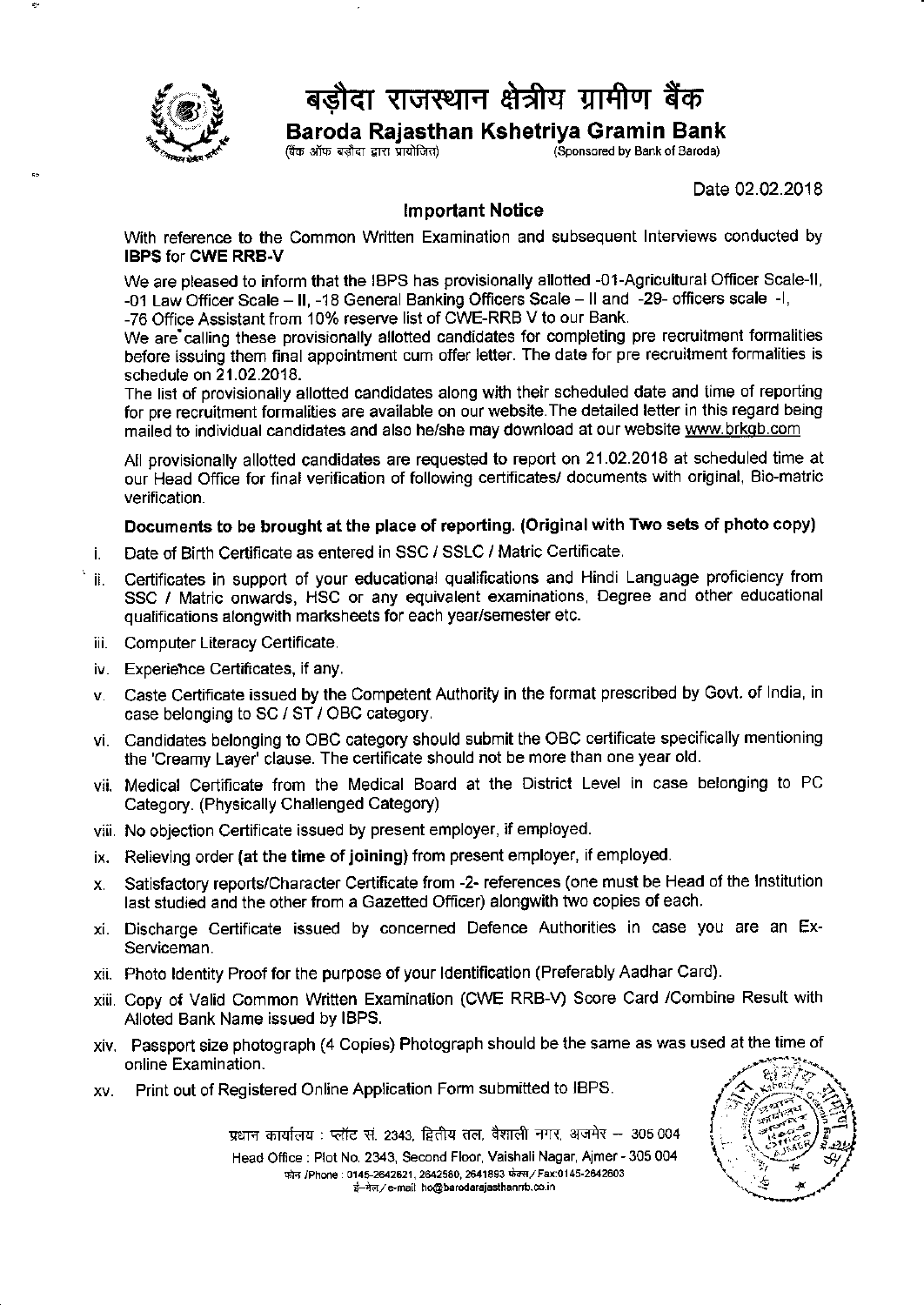

## बड़ौदा राजस्थान क्षेत्रीय ग्रामीण बैंक

**Baroda Rajasthan Kshetriya Gramin Bank**<br>(बैंक ऑफ बड़ौदा द्वारा प्रायोजित) (Sponsored by Bank of Baroda)

(Sponsored by Bank of Baroda)

..2..

-2-

The above referred information / documents shall be deemed to be material for the purpose of your pre appointment formality. lf any of the documents, information, statements, claims are found to be false or incomplete; your services are liable to be terminated, at any stage of employment, as having been secured on misrepresentation of fact / information.

The formats related to pre joining formalities are placed at our website www.brkgb.com. The candidqtes should invariably bring all documents related to eligibility, age, educational qualification, caste certificate and four passport size photographs on reporting date.

The candidates who are already employed elsewhere have to produce the resignation acceptance letter from their existing employer at the time of joining.

At the time of Joining every candidate has to execute a bond on appropriate value notarized stamp agreeing to pay to the Bank a sum of Rs. 2,00,000/- Plus GST as per rate applicable for Officer aadre and Rs. t,OO,OO0/- Plus GST as per rate applicable for Office Assistant cadre in the event ot his/her leaving the Bankjob before stipulated period.

Further if any candidate fails to submit any certificate/document on reporting date they will not be considered for appointment.

appointment. lf any candidate declared medically unfit at the time of joining they will not be considered for

Female candidates while under going medical test, if pregnancy is detected they are to be found temporarily unfit by the Civil Surgeon, such candidates will be considered for appointment after delivery and on production of a fitness certificate from the Civil Surgeon. The post will be kept as vacant and unfilled till such time to avail this facility the pregnant candidate have to give <sup>a</sup> request letter in writing along with medical certificate from surgeon and obtain permission from competent authority.

In case any candidate do not report on the above stipulated date i.e. 21.02.2018, it will be presumed that he/she is not interested to joln the Bank's service and no furlher correspondence will be entertained in this regard.

Any request regarding extension of veritication date will not be entertained. All the procedure i.e. veritication of documents, Biometric impression matching are mandatory. lf any candidate fails to turn up on the stipulated date it will be presumed that he/she is not inierested for appointment in this Bank and No further correspondence will be entertained in this regard.

No travelling Expenses will be paid for the journey for the said purposes.

Date;02.02.2018 Place: Aimer

(R.C.Gaggar) Chairman

List and reporting scheduled for provisionally allotted Officer Scale–II (Agricultural & GBO & Law) List and reporting scheduled for provisionally allotted Officer Scale -l List and reporting scheduled for provisionally allotted Office Assistant

प्रधान कार्यालय : प्लॉट सं, 2343, द्वितीय तल, वैशाली नगर, अजमेर — 305 004

Head Office: Plot No. 2343, Second Floor, Vaishali Nagar, Ajmer - 305 004 फोन /Phone: 0145-2642621, 2642580, 2641893 फेक्स / Fax:0145-2642603 {-मेल / e-mail ho@barodarajasthanrrb.co.in

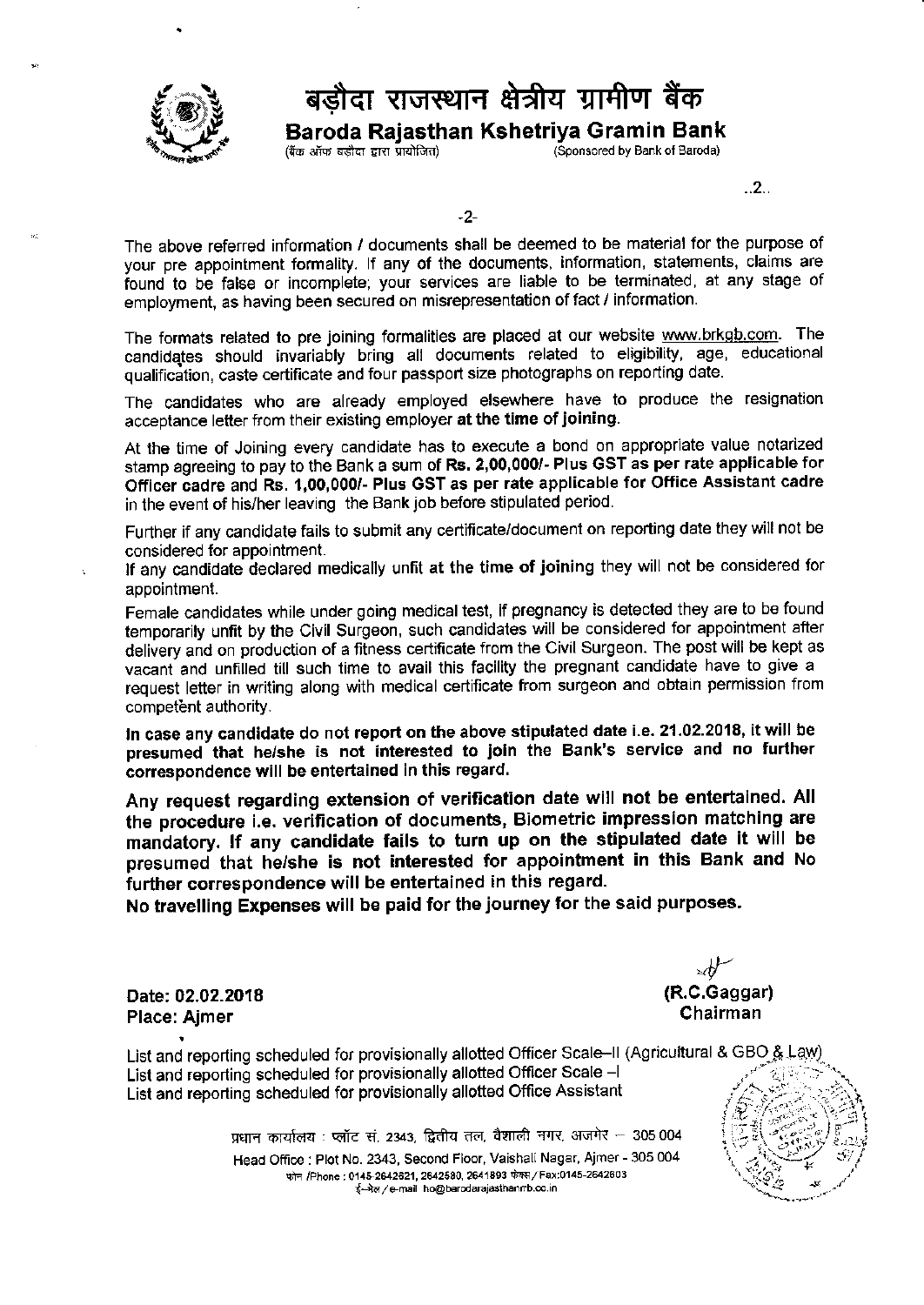|                                                                                                               | Reporting schedule for provisionally allotted from 10% Reserve List Under CWE RRB-V<br>Officer Scale II (GENERAL BANKING OFFICER) |                                                                                     |                                        |                   |                              |  |  |
|---------------------------------------------------------------------------------------------------------------|-----------------------------------------------------------------------------------------------------------------------------------|-------------------------------------------------------------------------------------|----------------------------------------|-------------------|------------------------------|--|--|
| Sr.                                                                                                           | <b>Roll Number</b>                                                                                                                | <b>Name</b>                                                                         | Reporting<br>Date                      | Reporting<br>Time | <b>Reporting Venue</b>       |  |  |
| 1                                                                                                             |                                                                                                                                   | 2642130181 DEBASISH RATH                                                            | 21/02/2018                             | 8:30 AM           |                              |  |  |
| $\overline{\mathbf{2}}$                                                                                       |                                                                                                                                   | 2612130062 PAWAN KUMAR                                                              | 21/02/2018                             | 8:30 AM           |                              |  |  |
| 3                                                                                                             |                                                                                                                                   | 2672090022 PRADEEP BIJARNIA                                                         | 21/02/2018                             | 8:30 AM           |                              |  |  |
| 4                                                                                                             |                                                                                                                                   | 1952130093 VANDANA JESWANI                                                          | 21/02/2018                             | 8:30 AM           |                              |  |  |
| 5                                                                                                             |                                                                                                                                   | 2492010006 SASMITA BALDEO WAKODE                                                    | 21/02/2018                             | 8:30 AM           |                              |  |  |
| 6                                                                                                             |                                                                                                                                   | 2982090042 TANUSHREE KUSHWAHA                                                       | 21/02/2018                             | 8:30 AM           |                              |  |  |
| 7                                                                                                             |                                                                                                                                   | 3072150002 PRASHANT KUMAR                                                           | 21/02/2018                             | 8:30 AM           |                              |  |  |
| 8                                                                                                             |                                                                                                                                   | 3142130020 AJAY KUMAR SINGH                                                         | 21/02/2018                             | 8:30 AM           | Baroda Rajasthan             |  |  |
| 9                                                                                                             |                                                                                                                                   | 2682090033 NANALAL KUMAWAT                                                          | 21/02/2018                             | 8:30 AM           | Kshetriya Gramin Bank,       |  |  |
| 10                                                                                                            |                                                                                                                                   | 2112090048 KRISHANKANT SAHU                                                         | 21/02/2018                             | 8:30 AM           | Head Office Office, Plot No. |  |  |
| 11                                                                                                            |                                                                                                                                   | 2642010010 YATISH CHANDRA                                                           | 21/02/2018                             | 8:30 AM           | 2343, Vaishali Nagar,        |  |  |
| 12                                                                                                            |                                                                                                                                   | 2922090045 SANJAY SINGH                                                             | 21/02/2018                             | 8:30 AM           | Ajmer, 305004                |  |  |
| 13                                                                                                            |                                                                                                                                   | 2512010005 ANKIT ASHWANI                                                            | 21/02/2018                             | 8:30 AM           |                              |  |  |
| 14                                                                                                            |                                                                                                                                   | 1612090097 BINOD KUMAR                                                              | 21/02/2018                             | 8:30 AM           |                              |  |  |
| 15                                                                                                            |                                                                                                                                   | 2552130071 TARUN BAGHLA                                                             | 21/02/2018                             | 8:30 AM           |                              |  |  |
| 16                                                                                                            |                                                                                                                                   | 2122130034 LOKENDRA AWASTHI                                                         | 21/02/2018                             | 8:30 AM           |                              |  |  |
| 17                                                                                                            | 1622130125 VIKASH                                                                                                                 |                                                                                     | 21/02/2018                             | 8:30 AM           |                              |  |  |
| 18                                                                                                            |                                                                                                                                   | 2642010022 VIVEK KIRAR                                                              | 21/02/2018                             | 8:30 AM           |                              |  |  |
|                                                                                                               |                                                                                                                                   | Reporting schedule for provisionally allotted from 10% Reserve List Under CWE RRB-V |                                        |                   |                              |  |  |
|                                                                                                               |                                                                                                                                   |                                                                                     | <b>Officer Scale II (AGRICULTURAL)</b> |                   |                              |  |  |
| Sr.                                                                                                           | <b>Roll Number</b>                                                                                                                | <b>Name</b>                                                                         | <b>Reporting</b>                       | Reporting         | <b>Reporting Venue</b>       |  |  |
|                                                                                                               |                                                                                                                                   |                                                                                     | Date                                   | Time              |                              |  |  |
|                                                                                                               |                                                                                                                                   | 2678090110 [SHISH RAM                                                               | 21/02/2018                             | 8:30 AM           | Baroda Rajasthan             |  |  |
|                                                                                                               |                                                                                                                                   |                                                                                     |                                        |                   | Kshetriya Gramin Bank,       |  |  |
| 1                                                                                                             |                                                                                                                                   |                                                                                     |                                        |                   | Head Office Office, Plot No. |  |  |
|                                                                                                               |                                                                                                                                   |                                                                                     |                                        |                   | 2343, Vaishali Nagar,        |  |  |
|                                                                                                               |                                                                                                                                   |                                                                                     |                                        |                   | Ajmer, 305004                |  |  |
| Reporting schedule for provisionally allotted from 10% Reserve List Under CWE RRB-V<br>Officer Scale II (LAW) |                                                                                                                                   |                                                                                     |                                        |                   |                              |  |  |
| Sr.                                                                                                           | <b>Roll Number</b>                                                                                                                | <b>Name</b>                                                                         | Reporting                              | Reporting         |                              |  |  |
|                                                                                                               |                                                                                                                                   |                                                                                     | <b>Date</b>                            | Time              | <b>Reporting Venue</b>       |  |  |
|                                                                                                               | 4                                                                                                                                 | 2905090231 ARUN KUMAR GUPTA                                                         |                                        | 8:30 AM           | Baroda Rajasthan             |  |  |
|                                                                                                               |                                                                                                                                   |                                                                                     | 21/02/2018                             |                   | Kshetriya Gramin Bank,       |  |  |
| 1                                                                                                             |                                                                                                                                   |                                                                                     |                                        |                   | Head Office Office, Plot No. |  |  |
|                                                                                                               |                                                                                                                                   |                                                                                     |                                        |                   | 2343, Vaishali Nagar,        |  |  |
|                                                                                                               |                                                                                                                                   |                                                                                     |                                        |                   | Ajmer, 305004                |  |  |

 $\cdot$ 

 $\bullet$ 

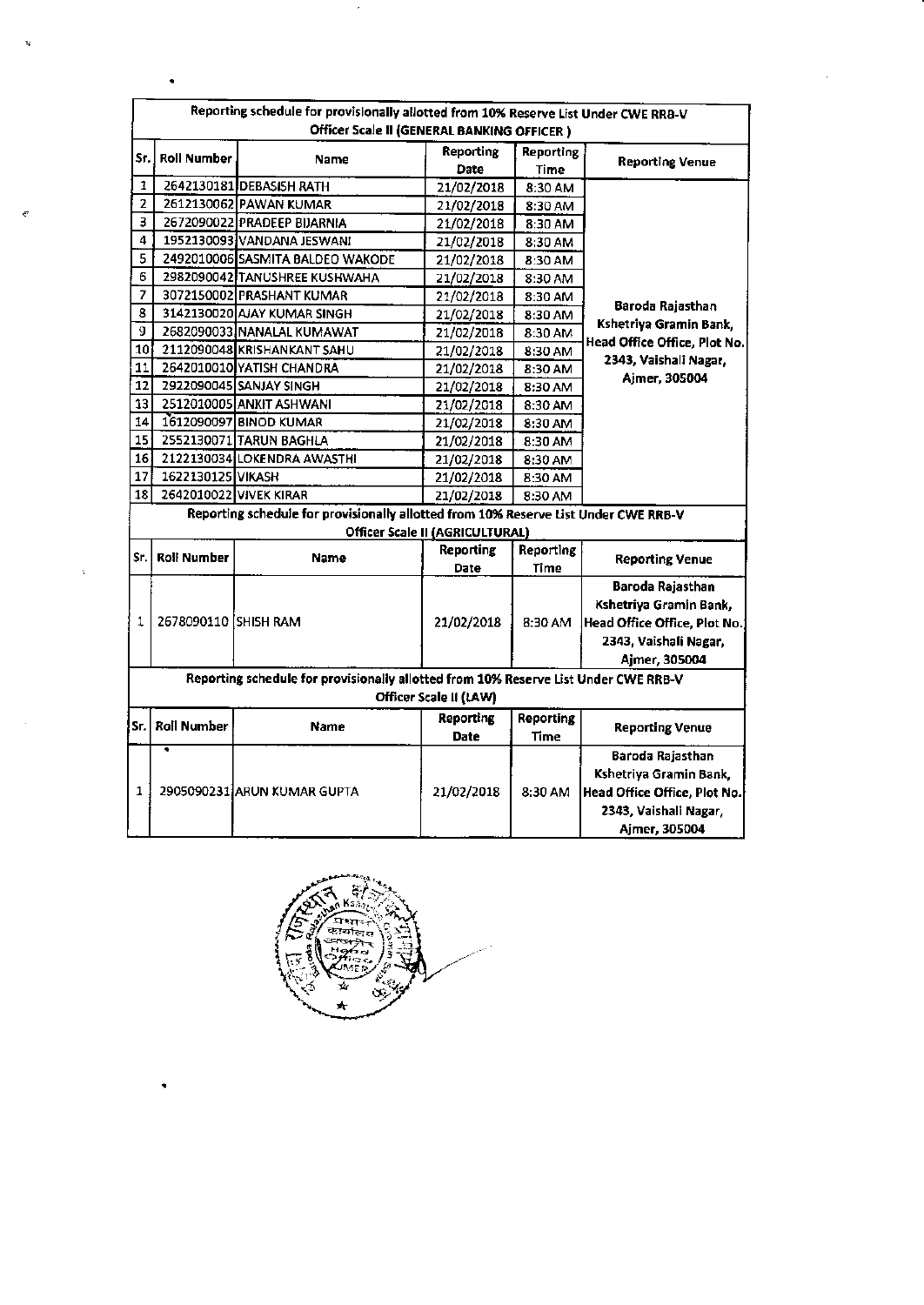|                | Reporting schedule for provisionally allotted from 10% Reserve List Under CWE RRB-V |                                   |                  |                  |                              |  |  |
|----------------|-------------------------------------------------------------------------------------|-----------------------------------|------------------|------------------|------------------------------|--|--|
|                | <b>Officer Scale I</b>                                                              |                                   |                  |                  |                              |  |  |
|                |                                                                                     | Name                              | <b>Reporting</b> | <b>Reporting</b> | <b>Reporting Venue</b>       |  |  |
| Sr. l          | <b>Roll Number</b>                                                                  |                                   | Date             | Time             |                              |  |  |
| 1              |                                                                                     | 2641091152 AKHERAM CHOUDHARY      | 21/02/2018       | 8:30 AM          |                              |  |  |
| 2              |                                                                                     | 3301015456 NARENDRA VERMA         | 21/02/2018       | 8:30 AM          |                              |  |  |
| 3              |                                                                                     | 2661132055 DEEPAK PIPLANI         | 21/02/2018       | 8:30 AM          |                              |  |  |
| 4              |                                                                                     | 3321132010 AJAY KUMAR KAUSHIK     | 21/02/2018       | 8:30 AM          |                              |  |  |
| 5              |                                                                                     | 3331132241 MOHIT SHARMA           | 21/02/2018       | 8:30 AM          |                              |  |  |
| 6              |                                                                                     | 2631133231 VIKRAM BISHNOI         | 21/02/2018       | 8:30 AM          |                              |  |  |
| $\overline{7}$ |                                                                                     | 3311136872 JYOTI TOMAR            | 21/02/2018       | 8:30 AM          |                              |  |  |
| 8              |                                                                                     | 2641135549 RAHUL KUMAR SINGHAL    | 21/02/2018       | 8:30 AM          |                              |  |  |
| 9.             |                                                                                     | 2631015467 AMIT KUMAR             | 21/02/2018       | 8:30 AM          |                              |  |  |
| 10             |                                                                                     | 2661133577 ABHISHEK JAIN          | 21/02/2018       | 8:30 AM          |                              |  |  |
| 11             |                                                                                     | 2631091143 JASPAL SINGH           | 21/02/2018       | 8:30 AM          |                              |  |  |
| 12             |                                                                                     | 2631097134 BAUEET SINGH           | 21/02/2018       | 8:30 AM          |                              |  |  |
| 13             |                                                                                     | 3321132348 VIJAY KUMAR            | 21/02/2018       | 8:30 AM          | Baroda Rajasthan             |  |  |
| 14             |                                                                                     | 2651114901 KANCHAN SAINI          | 21/02/2018       | 8:30 AM          | Kshetriya Gramin Bank,       |  |  |
| 15             |                                                                                     | 2651093512 JITENDRA SINGH DEORA   | 21/02/2018       | 8:30 AM          | Head Office Office, Plot No. |  |  |
| 16             |                                                                                     | 2661131537 AKSHAY BHARGAV         | 21/02/2018       | 8:30 AM          | 2343, Vaishali Nagar,        |  |  |
| 17             |                                                                                     | 2641135622 PANKAJ JOSHI           | 21/02/2018       | 8:30 AM          | Ajmer, 305004                |  |  |
| Ą.<br>18       |                                                                                     | 2631137857 ARCHITA BHUTANI        | 21/02/2018       | 8:30 AM          |                              |  |  |
| 19             |                                                                                     | 3311130677 DEEPSHIKHA SHARMA      | 21/02/2018       | 8:30 AM          |                              |  |  |
| 20             | 2651130407 ANKIT VYAS                                                               |                                   | 21/02/2018       | 8:30 AM          |                              |  |  |
| 21             |                                                                                     | 3311131087 HIMMAT SINGH SHAKHAWAT | 21/02/2018       | 8:30 AM          |                              |  |  |
| 22             |                                                                                     | 2631134537 TRIPTI SHRIMALI        | 21/02/2018       | 8:30 AM          |                              |  |  |
| 23             |                                                                                     | 2671131231 AMIT SHARMA            | 21/02/2018       | 8:30 AM          |                              |  |  |
| 24             |                                                                                     | 2631135745 NITISH MISHRA          | 21/02/2018       | 8:30 AM          |                              |  |  |
| 25             |                                                                                     | 2641052690 BHAG CHAND MEENA       | 21/02/2018       | 8:30 AM          |                              |  |  |
| 26             |                                                                                     | 2671133680 NICKY SHARMA           | 21/02/2018       | 8:30 AM          |                              |  |  |
| 27             | 2641011930 LATA ATAL                                                                |                                   | 21/02/2018       | 8:30 AM          |                              |  |  |
| 28             |                                                                                     | 2611131178 RAJESH KUMAR           | 21/02/2018       | 8:30 AM          |                              |  |  |
| 29             | 2631134582 ANKIT JAIN                                                               |                                   | 21/02/2018       | 8:30 AM          |                              |  |  |

 $\epsilon$ 

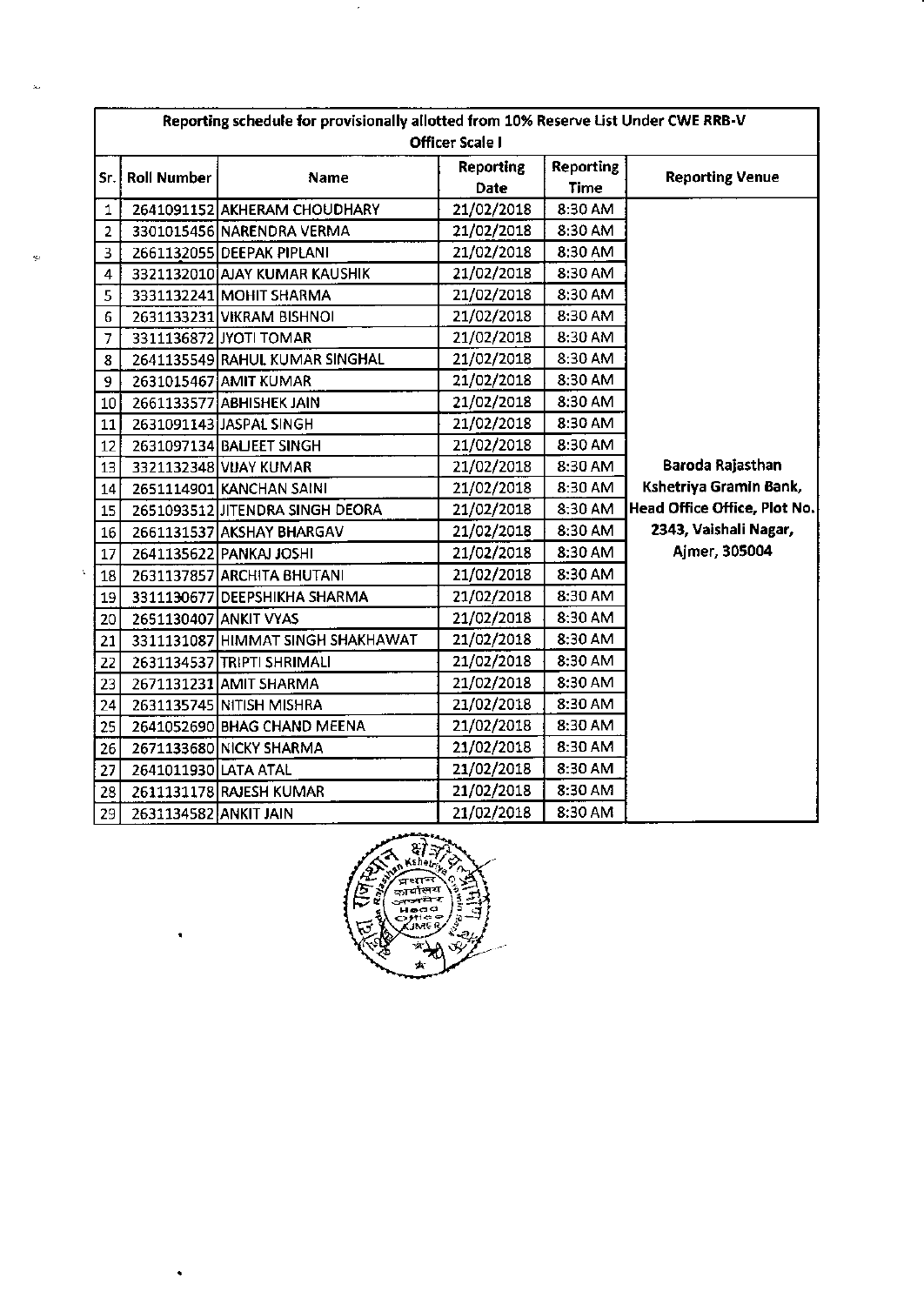| Reporting schedule for provisionally allotted from 10% Reserve List Under CWE RRB-V<br><b>Office Assistant</b> |                        |                                        |                       |                   |                          |
|----------------------------------------------------------------------------------------------------------------|------------------------|----------------------------------------|-----------------------|-------------------|--------------------------|
|                                                                                                                | Sr. Roll Number        | Name                                   | <b>Reporting Date</b> | Reporting<br>Time | <b>Reporting Venue</b>   |
| 1                                                                                                              |                        | 2640724255 VAIBHAV JAIN                | 21/02/2018            | 1:00 PM           |                          |
| 2                                                                                                              |                        | 2640307974 SACHIN KUMAR MEENA          | 21/02/2018            | 1:00 PM           |                          |
| 3                                                                                                              |                        | 2640760114 SONU KUMARI SINGHAL         | 21/02/2018            | 1:00 PM           |                          |
| 4                                                                                                              |                        | 2640350866 SUNIL KUMAR MEENA           | 21/02/2018            | 1:00 PM           |                          |
| 5                                                                                                              | 2630700724 MONA        |                                        | 21/02/2018            | 1:00 PM           |                          |
| 6                                                                                                              | 2640772680 RANU JAIN   |                                        | 21/02/2018            | 1:00 PM           |                          |
| 7                                                                                                              |                        | 2670501264 RISHI VERMA                 | 21/02/2018            | 1:00 PM           |                          |
| 8                                                                                                              |                        | 2630513445 JAY PRAKASH BHATI           | 21/02/2018            | 1:00 PM           |                          |
| 9                                                                                                              |                        | 2680700631 SAURABH TIWARI              | 21/02/2018            | 1:00 PM           |                          |
|                                                                                                                |                        | 10 2640330781 REKHA MEENA              | 21/02/2018            | 1:00 PM           |                          |
|                                                                                                                |                        | 11   2630104905   MOHIT VERMA          | 21/02/2018            | 1:00 PM           |                          |
| 12                                                                                                             |                        | 2640710981 RAJAT AGARWAL               | 21/02/2018            | 1:00 PM           |                          |
|                                                                                                                |                        | 13 2630600994 PAWAN KUMAR              | 21/02/2018            | 1:00 PM           |                          |
|                                                                                                                |                        | 14 2620100794 MAHAVEER DHOBI           | 21/02/2018            | 1:00 PM           |                          |
|                                                                                                                |                        | 15   2640129516 MAHENDRA KUMAR BAIRWA  | 21/02/2018            | 1:00 PM           |                          |
|                                                                                                                | 16 2640754306 SUPRIYA  |                                        | 21/02/2018            | 1:00 PM           |                          |
| 17                                                                                                             |                        | 2640752975 NARESH SHARMA               | 21/02/2018            | 1:00 PM           |                          |
|                                                                                                                |                        | 18 2640307408 ROHINI MEENA             | 21/02/2018            | 1:00 PM           |                          |
|                                                                                                                |                        | 19 2640351135 KHEM CHAND MEENA         | 21/02/2018            | 1:00 PM           |                          |
| 20                                                                                                             |                        | 2640307087 SUMAN MEENA                 | 21/02/2018            | 1:00 PM           |                          |
| 21                                                                                                             | 2610707412 MINKU JAIN  |                                        | 21/02/2018            | 1:00 PM           | Baroda Rajasthan         |
| 22                                                                                                             |                        | 2660703954 DEEPAK GUPTA                | 21/02/2018            | 1:00 PM           | Kshetriya Gramin Bank,   |
| 23                                                                                                             |                        | 2650501676 CHETAN RAM CHOUHAN          | 21/02/2018            | 1:00 PM           | Head Office Office, Plot |
| 24                                                                                                             |                        | 2640111970 AVINASH JONWAL              | 21/02/2018            | 1:00 PM           | No. 2343, Vaishali       |
| 25                                                                                                             |                        | 2680103936 BHARAT PALIYA               | 21/02/2018            | 1:00 PM           | Nagar,                   |
|                                                                                                                |                        | 26 2670110360 ABHISHEK MAHARIA         | 21/02/2018            | 1:00 PM           | Ajmer, 305004            |
| 27                                                                                                             |                        | 2650703901 NARENDRA SINGH RATHORE      | 21/02/2018            | 1:00 PM           |                          |
|                                                                                                                |                        | 28 2610304540 RADHESHYAM MEENA         | 21/02/2018            | 1:00 PM           |                          |
|                                                                                                                |                        | 29 2640155064 NITISH KUMAR VARMA       | 21/02/2018            | 1:00 PM           |                          |
|                                                                                                                |                        | 30 2630501550 SURENDRA KUMAR SARAN     | 21/02/2018            | 1:00 PM           |                          |
|                                                                                                                |                        | 31 2680100676 SAURABH DEWANDA          | 21/02/2018            | 1:00 PM           |                          |
|                                                                                                                |                        | 32 2630104042 ABHISHEK TANWAR          | 21/02/2018            | 1:00 PM           |                          |
|                                                                                                                |                        | 33 2670705900 VIVEK KUMAR LATA         | 21/02/2018            | 1:00 PM           |                          |
| 34                                                                                                             |                        | 2640717359 LEENA GUPTA                 | 21/02/2018            | $1:00$ PM         |                          |
|                                                                                                                | 35 2640537532 MANISHA  |                                        | 21/02/2018            | 1:00 PM           |                          |
|                                                                                                                |                        | 36   2640717510 SHIVAM KUMAR SHARMA    | 21/02/2018            | 1:00 PM           |                          |
| 37 I                                                                                                           |                        | 2630109272 RENU VERMA                  | 21/02/2018            | 1:00 PM           |                          |
|                                                                                                                | 38 2640139967 JITENDRA |                                        | 21/02/2018            | 1:00 PM           |                          |
|                                                                                                                |                        | 39 2670500755 SUMAN KUMARI             | 21/02/2018            | $1:00$ PM         |                          |
|                                                                                                                |                        | 40 2640759915 CHARUL SINGH             | 21/02/2018            | 1:00 PM           |                          |
| 41                                                                                                             |                        | 2640319561 RAHUL MEENA                 | 21/02/2018            | 1:00 PM           |                          |
|                                                                                                                |                        | 42 2640722887 MUKUL SHARMA             | 21/02/2018            | 1:00 PM           |                          |
|                                                                                                                |                        | 43   2630709841 JJATIN BHARGAVA        | 21/02/2018            | 1:00 PM           |                          |
|                                                                                                                |                        | 44   2610710993 BHUPENDRA KUMAR SHARMA | 21/02/2018            | 1:00 PM           |                          |
| 45                                                                                                             |                        | 2660306342 LOKESH KUMAR MEENA          | 21/02/2018            | 1:00 PM           |                          |
| 46.                                                                                                            |                        | 2630704588 DISHANT GUPTA               | 21/02/2018            | 1:00 PM           | 1252                     |

 $\frac{1}{\text{m}}$ 

ECA.

 $\begin{pmatrix} 2 & 1 \\ 1 & 1 \end{pmatrix}$ 

ধ

 $\cdot$ 

 $\bar{\rm s}$ 

 $\bar{\beta}$